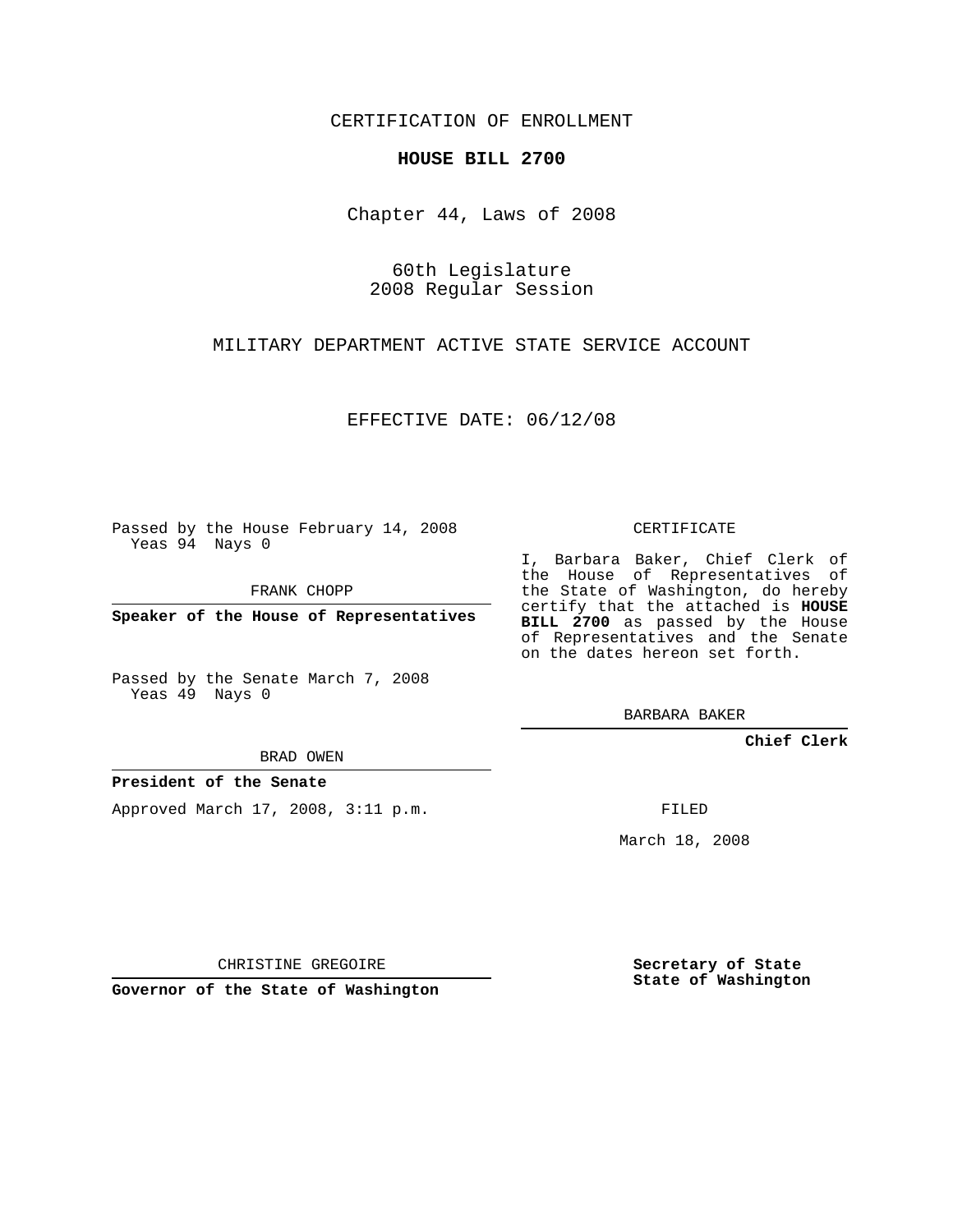## **HOUSE BILL 2700** \_\_\_\_\_\_\_\_\_\_\_\_\_\_\_\_\_\_\_\_\_\_\_\_\_\_\_\_\_\_\_\_\_\_\_\_\_\_\_\_\_\_\_\_\_

\_\_\_\_\_\_\_\_\_\_\_\_\_\_\_\_\_\_\_\_\_\_\_\_\_\_\_\_\_\_\_\_\_\_\_\_\_\_\_\_\_\_\_\_\_

Passed Legislature - 2008 Regular Session

**State of Washington 60th Legislature 2008 Regular Session**

**By** Representatives O'Brien, Morrell, VanDeWege, Green, Hurst, Pearson, Sullivan, Williams, Hankins, and Kelley; by request of Military Department

Read first time 01/16/08. Referred to Committee on Appropriations.

 AN ACT Relating to military department claims and accounts; amending RCW 38.24.010; and adding a new section to chapter 38.40 RCW.

BE IT ENACTED BY THE LEGISLATURE OF THE STATE OF WASHINGTON:

 NEW SECTION. **Sec. 1.** A new section is added to chapter 38.40 RCW to read as follows:

 The military department active state service account is created in the state treasury. Moneys may be placed in the account from legislative appropriations and transfers, federal appropriations, or any other lawful source. Moneys in the account may be spent only after appropriation. Expenditures from the account may be used only for claims and expenses for the organized militia called into active state service to perform duties under RCW 38.08.040 that are not paid under RCW 38.24.010 from nonappropriated funds, including but not limited to claims and expenses arising from anticipated planning, training, exercises, and other administrative duties that are not of an emergency nature.

 **Sec. 2.** RCW 38.24.010 and 2005 c 9 s 2 are each amended to read as follows: